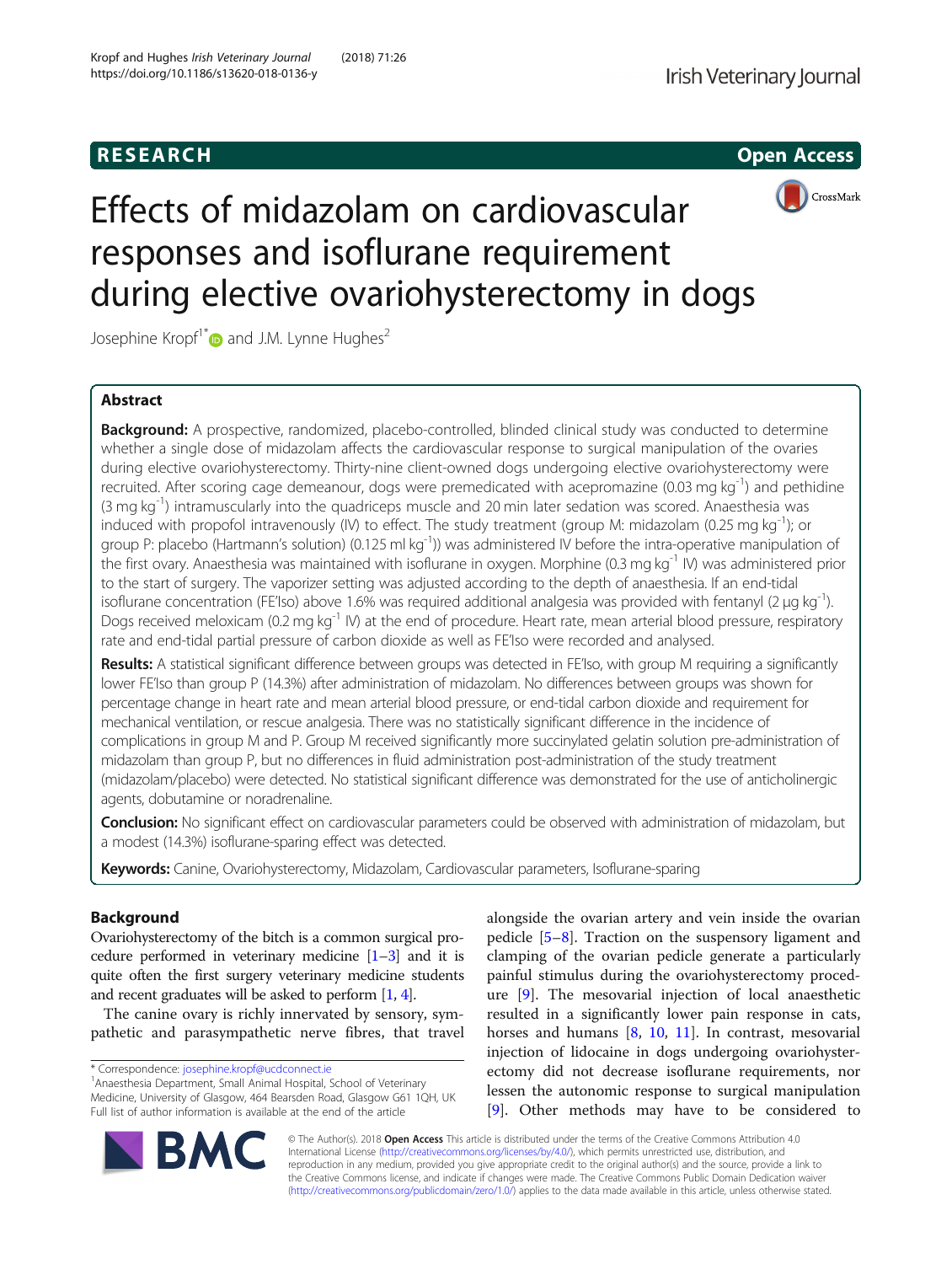attenuate the nociceptive response to the surgical manipulation of the ovarian pedicle, and veterinarians working in general practice have anecdotally suggested that the administration of benzodiazepines may have such an attenuating effect.

Intra-operative detection of pain relies on the observation and interpretation of autonomic changes, especially cardiovascular and respiratory responses [\[12](#page-8-0)–[14\]](#page-8-0). Anaesthesia and analgesia are intrinsically linked and autonomic parameters can both be an indicator of changes in the nociception – anti-nociception balance and/or changes in depth of anaesthesia [\[13](#page-8-0), [14\]](#page-8-0).

Midazolam is an imidazobenzdiazepine that acts as an agonist on the  $GABA_A$  receptor. Similar to other benzodiazepine agonists it induces anticonvulsant, anxiolytic, sedative/hypnotic, amnesic and centrally mediated muscle relaxant effects [[15](#page-8-0)]. Systemically administered it is not thought to be analgesic  $[16]$ . It was shown to cause minimal cardiovascular changes at clinically relevant doses [[17](#page-8-0)] but is associated with a dose-related centrally mediated respiratory depression [\[18\]](#page-8-0).

The primary objective of the study was to determine the effect of midazolam on the cardiovascular response to the surgical manipulation of the ovaries during elective ovariohysterectomy. A secondary objective was to determine the effect of midazolam on the isoflurane concentration required to maintain a surgical plane of anaesthesia.

Our null hypothesis was that administration of a single bolus of midazolam at a dose of  $0.25 \,\text{mg}\,\text{kg}^{-1}$  would not exert a significant effect on the cardiovascular parameters heart rate (HR) and mean arterial blood pressure (MAP) in healthy dogs undergoing elective ovariohysterectomy at a tertiary referral university teaching hospital. Our secondary null hypothesis was that the administration of midazolam would have no isoflurane-sparing effect during surgical manipulation.

# Methods

#### Animals

The conducted study was approved by the University College Dublin (UCD) Office of Animal Research Ethics (approval number: AREC-E-16-27-Hughes) and signed, informed owner consent was obtained for all patients included.

For the purpose of this study, 39 healthy female dogs, presented for elective ovariohysterectomy at the UCD Veterinary Hospital, were prospectively recruited. Both privately owned dogs and shelter dogs were included in the study. All were assigned an American Society of Anesthesiologists (ASA) physical status grade 1. Patients weighing less than 5 kg, paediatric  $( \leq 12 \text{ weeks})$  and geriatric patients (dogs in the last 25% of their predicted life span) and patients assigned an ASA physical status grade other than 1 were excluded.

Dogs were randomised with an online list randomizer [[19\]](#page-8-0) to receive either midazolam (Hypnovel<sup>®</sup> 10 mg ml<sup>-1</sup>, Roche Products (UK) Ltd.; 0.25 mg kg-1) (group M) or an equivalent volume of placebo (Hartmann's Lactated Ringer's solution; B. Braun Melsungen AG, Germany; 0.125 ml kg<sup>-1</sup>) (group P) intravenously (IV) five minutes prior to the commencement of surgical removal of the first ovary.

# Experimental protocol

Prior to any interaction with the patient, the primary investigator observed the animal from a distance in the kennel and assigned a cage demeanour score with the help of a simple descriptive scale adapted from Ferreira et al. (2015) (Table [1\)](#page-3-0) [[20\]](#page-8-0). A clinical examination and pre-anaesthetic assessment, but no blood testing, was performed and an ASA physical status grade was assigned to the patient.

Dogs were premedicated with acepromazine (Calmivet<sup>®</sup> 5 mg ml<sup>-1</sup>, Vetoquinol (France); 30 μg kg<sup>-1</sup>) and pethidine (Pethidine Hydrochloride 50 mg ml<sup>-1</sup>, Mercury Pharmaceuticals (Ireland) Ltd.;  $3 \text{ mg kg}^{-1}$ ) by intramuscular injection into the quadriceps muscle. A simple descriptive sedation score (Table [2](#page-3-0)) [\[21](#page-8-0)] was assigned 20 min after premedication shortly followed by the placement of an appropriately sized IV cannula in one of the cephalic veins. A tight-fitting oxygen mask was then applied over the nose of the dog with an oxygen flow of 5  $L \text{ min}^{-1}$  supplied by the anaesthetic machine.

All dogs were anaesthetized by the main investigator, who was unaware of the group allocation (midazolam or placebo). Following IV cannula placement, anaesthesia was induced with propofol (Vetofol,  $10 \text{ mg ml}^{-1}$ , Norbrook Laboratories (Ireland) Ltd.) IV to effect until jaw tone was relaxed and endotracheal intubation was possible. The trachea of all dogs was intubated with a cuffed endotracheal tube of appropriate size and animals were connected to an anaesthetic machine via a circle breathing system.

Anaesthesia was maintained with isoflurane (Iso-Vet 1000 mg  $g^{-1}$ , Chanelle, Piramal Healthcare UK) vaporised in oxygen with an oxygen flow set at 100 ml kg<sup>-1</sup> min<sup>-1</sup> for the first 15 min, and then reduced to  $10 \text{ ml kg}^{-1}$ min<sup>-1</sup>. All dogs were allowed to breathe spontaneously throughout the procedure. Intermittent positive pressure ventilation was initiated only if end-tidal partial pressure of carbon dioxide ( $PE'CO<sub>2</sub>$ ) values exceeded 6.9 kPa or a period of apnoea with intermittent manually delivered breaths longer than five minutes occurred.

For the duration of the anaesthetic, intravenous fluid support was provided with Hartmann's solution (Hartmann's Lactated Ringer's solution; B. Braun Melsungen AG, Germany) at a rate of  $10 \text{ ml kg}^{-1} \text{ h}^{-1}$ .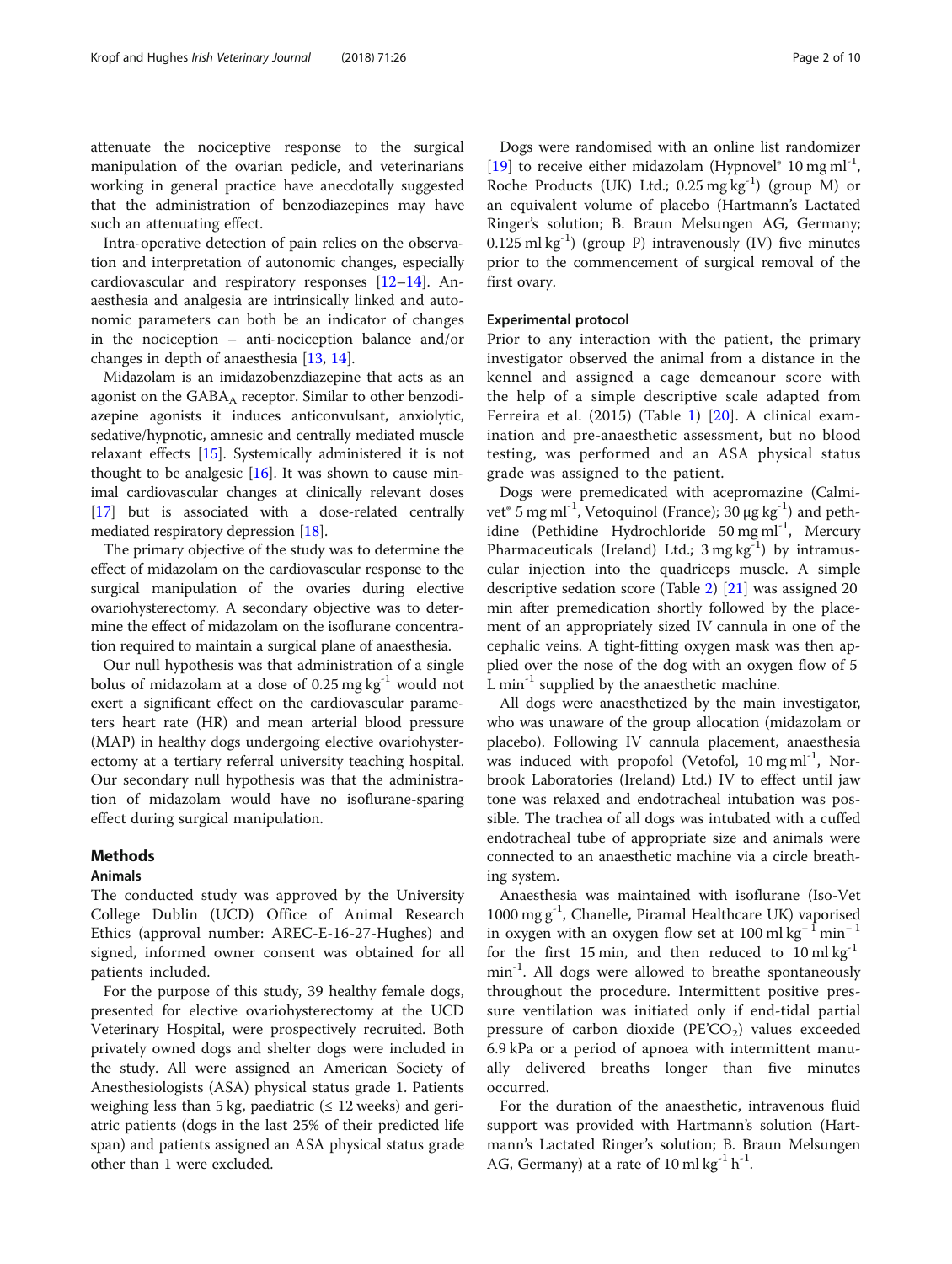At the beginning of anaesthesia, the vaporizer was initially set to achieve an end-tidal isoflurane concentration (FE'Iso) concentration of 1.1%. The dogs were continuously monitored with a manual assessment of muscle relaxation (jaw tone), eye position and palpebral reflex, and a multiparameter monitor (B40; GE Healthcare, USA). The vaporizer setting was subsequently adjusted to maintain or alter FE'Iso concentration according to the depth of anaesthesia. If a dog showed gross movement, an increase in jaw tone or a palpebral reflex, a propofol bolus (1 mg kg<sup>-1</sup>) was administered IV and FE'Iso was increased by 0.1–0.2%. If mean arterial blood pressure (MAP) or heart rate (HR) increased or decreased by more than 25% FE'Iso was also adjusted in 0.1% increments accordingly. If an FE'Iso above 1.6% was required, additional analgesia was provided with fentanyl (Sublimaze®, Janssen-Cilag Ltd., UK; 2 μg/kg) intravenously (Fig. 1).

Monitored parameters were recorded every five minutes, starting at induction of anaesthesia, until the end of anaesthesia, defined as discontinuation of isoflurane. The parameters monitored included HR and electrocardiogram (ECG), respiratory rate  $(f_R)$ , PE'CO<sub>2</sub> and FE'Iso, haemoglobin oxygen saturation and arterial blood pressure. During the preparation for surgery non-invasive oscillometric blood pressure was measured. A 22G arterial catheter was placed in the dorsal pedal artery and intraoperatively invasive MAP was measured using a

Intra-operative analgesia was provided to all dogs by the administration of morphine (Morphine Sulphate 10 mg ml<sup>-1</sup>, Mercury Pharmaceuticals (Ireland) Ltd.; 0.3 mg  $kg^{-1}$ ) slowly IV at the time of moving into the operating room.

Ovariohysterectomy was performed by final year veterinary students under direct supervision of a qualified veterinary surgeon. Once the first ovary was identified, the treatment (midazolam / placebo) was administered and the surgeons stopped all manipulation for five minutes to allow sufficient time for the onset of action of midazolam. Ovaries were removed using the triple clamp technique and double ligation. The time of administration of midazolam and the start and end of manipulation the ovaries was recorded. Manipulation of the ovaries was defined as stretching and tearing of the suspensory ligament, clamping and ligation of the ovarian pedicle, and removal of the ovaries.

For the purpose of the study, bradycardia was defined as HR below 80 min-1, tachycardia as a HR above 120 min<sup>-1</sup>, normotension as a MAP between 70 and 120 mmHg, normocapnia as an  $PE'CO<sub>2</sub>$  between 4.0 and 7.0 kPa, and normothermia as a temperature of 37.0–39.0 ° C. Bradycardic animals received either atropine (Atropine sulfate; Mercury Pharmaceuticals Ltd., Ireland; 20  $\mu$ g kg<sup>-1</sup>) or glycopyrrolate (Glycopyrronium Bromide;

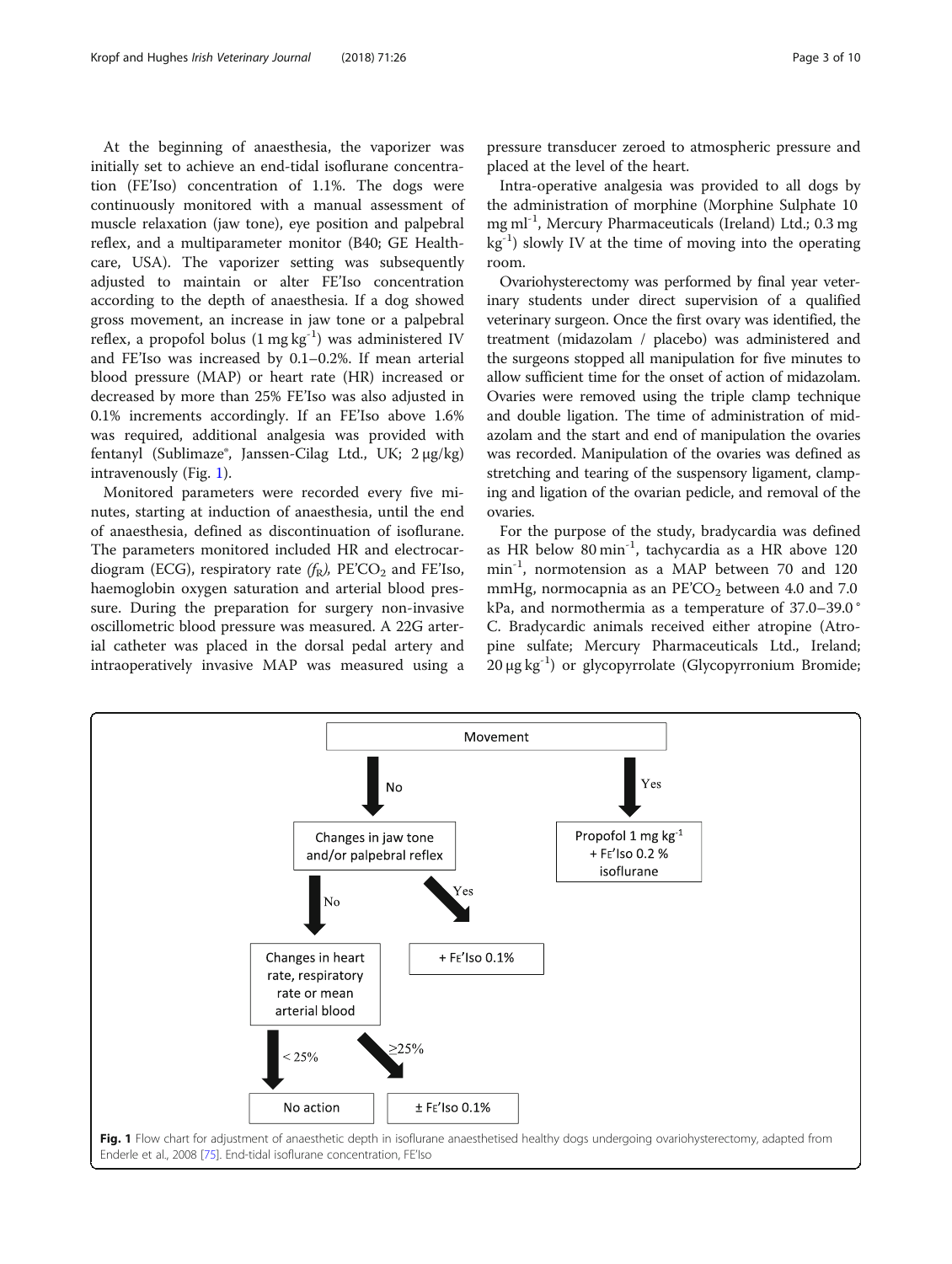<span id="page-3-0"></span>Table 1 Cage dememeanour scoring system

| Score | Description                                                  |
|-------|--------------------------------------------------------------|
|       | Severely anxious and aggressive, vocalizing, no body tremors |
|       | Anxious and vocalizing, no body tremors                      |
|       | Anxious but responsive to external stimuli                   |
|       | Calm and responsive to external stimuli                      |
|       | Excited, happy and responsive to external stimuli            |

Cage demeanour scoring system used to assess 39 healthy female dogs admitted for elective ovariohysterectomy [\[20\]](#page-8-0)

Mercury Pharmaceuticals Ltd., Ireland;  $5 \mu g kg^{-1}$ ) IV at the anaesthetist's discretion. Hypotension was treated with a cascade of one to two boluses of crystalloid (Hartmann's solution;  $10 \text{ ml kg}^{-1}$  over  $15 \text{ min}$ ), followed by one to four boluses of colloid (succinylated gelatin solution; Gelofusine<sup>®</sup> 40 mg ml<sup>-1</sup>; B. Braun Melsungen AG, Germany;  $5 \text{ ml kg}^{-1}$  over  $15 \text{ min}$ ), dobutamine constant rate infusion (CRI) (Dobutamine 12.5 mg m $l^{-1}$ ; Mercury Pharmaceuticals Ltd., Ireland;  $1-5 \mu g kg^{-1} min^{-1}$  and noradrenaline CRI (Noradrenaline; Hospira Enterprises B.V., The Netherlands;  $0.1-1 \mu g kg^{-1} min^{-1}$ ). Apnoeic and persistently hypercapneic (i.e. > 5 min) patients were mechanically ventilated to achieve  $PE'CO<sub>2</sub>$  values of 5.3 ± 0.5 kPa. Active warming was provided with a forced warm-air blanket (WarmTouch™ Patient Warming System, Nellcor (Medtronic), USA).

Following the end of surgery isoflurane was discontinued, 100% oxygen  $(100 \text{ ml kg}^{-1} \text{ min}^{-1})$  was administered for 10 min or until extubation, the fluid rate was decreased to  $2.5$  ml kg<sup>-1</sup> h<sup>-1</sup> and meloxicam (Loxicom, 5 mg ml-1, Norbrook Laboratories (Ireland) Ltd.; 0.2 mg  $kg^{-1}$ ) was administered IV.

Animals were extubated when starting to swallow or at the first sign of movement. During the recovery period oxygen  $(5 L min^{-1})$  was provided by face mask. All hypothermic animals were covered with an external heating device (forced warm-air blanket) until rectal temperature reached 37 °C. Animals vocalizing and/or thrashing in recovery were assessed for pain and dysphoria. Pain assessment was performed with the short-form Glasgow Composite Measure

Pain Scale (CMPS-SF) [\[22](#page-8-0)]. To painful animals (CMPS-SF score  $\geq 5/20$  or 6/24) rescue analgesia was provided with morphine (0.2 mg kg<sup>-1</sup>) IV over five minutes. If the animal was not judged to be painful according to the CMPS-SF, post-anaesthetic dysphoria was assumed and acepromazine  $(2.5 \,\mu g \,\text{kg}^{-1})$  was administered IV.

A second dose of morphine  $(0.2 \text{ mg kg}^{-1})$  was administered postoperatively three to four hours following the initial morphine dose and buprenorphine (Bupaq Multidose 0.3 mg ml<sup>-1</sup> Injection for Dogs and Cats, Chanelle, Ireland;  $15 \mu g kg^{-1}$  IV q8h) was administered subsequently every 6–8 h for 24 h.

# Statistical analysis

Data analysis was performed using the statistical software SPSS 24. A power analysis using data from a pilot study, with eight dogs presented for ovariohysterectomy to the UCD Veterinary Hospital, was carried out and results indicated that a minimum of 16 animals per group was required to show a statistically significant difference between groups for a change in blood pressure from baseline of at least 25%. For the power analysis  $\alpha$  was set at 0.05 and β at 0.2 with a power of 0.8. Normality was assessed using Shapiro-Wilk's test and Normal Q-Q Plots. Data for HR, MAP, FE'Iso,  $f_R$  and PE'CO<sub>2</sub> was partitioned into time periods (period 1: time in operating room until start of surgery; period 2: start of surgery to start of ovarian manipulation; period 3: manipulation of the ovaries; period 4: manipulation of the uterus; and period 5: abdominal closure) and mean values for each time period were calculated for statistical analysis. For HR and MAP, the percentage change from baseline (defined as the mean HR and mean MAP during period 1) was used for statistical analysis, rather than actual HR and MAP, to allow for physiological differences in heart rates and blood pressures between dogs of different breeds and sizes as well as individual physiological variability.

Differences in cage demeanour and sedation scores, age, proportion of shelter-owned versus privately owned dogs, weight, duration of anaesthesia, the length of the

| Table 2 Sedation scoring system |  |  |
|---------------------------------|--|--|
|---------------------------------|--|--|

|                | Score Description                                                                                                                                                                          |
|----------------|--------------------------------------------------------------------------------------------------------------------------------------------------------------------------------------------|
|                | Not very/not sedated:<br>Able to stand up and walk. Fully responsive. No signs of depression, drowsiness, ataxia or altered character with respect to how it was<br>without any medication |
| 2              | Slightly sedated:<br>Able to stand up and walk. Fully responsive but slow to react. Mild signs of depression, drowsiness, ataxia or mild changes in character                              |
| 3              | Sedated:<br>Able to stand up but reluctant to walk. Slow reaction to stimuli. Signs of depression, drowsiness, ataxia and changed character                                                |
| $\overline{4}$ | Deeply/very sedated:<br>Unable to stand up and walk Unrespensive to stimuli Depressed drows and sleepy                                                                                     |

Unable to stand up and walk. Unresponsive to stimuli. Depressed, drowsy and sleepy

Sedation scoring system used to assess 39 healthy female dogs admitted for elective ovariohysterectomy, following pre-medication with pethidine (3 mg kg $^{-1}$ ) and acepromazine (30 μg kg<sup>−</sup> <sup>1</sup> ) intramuscularly [[21](#page-8-0)]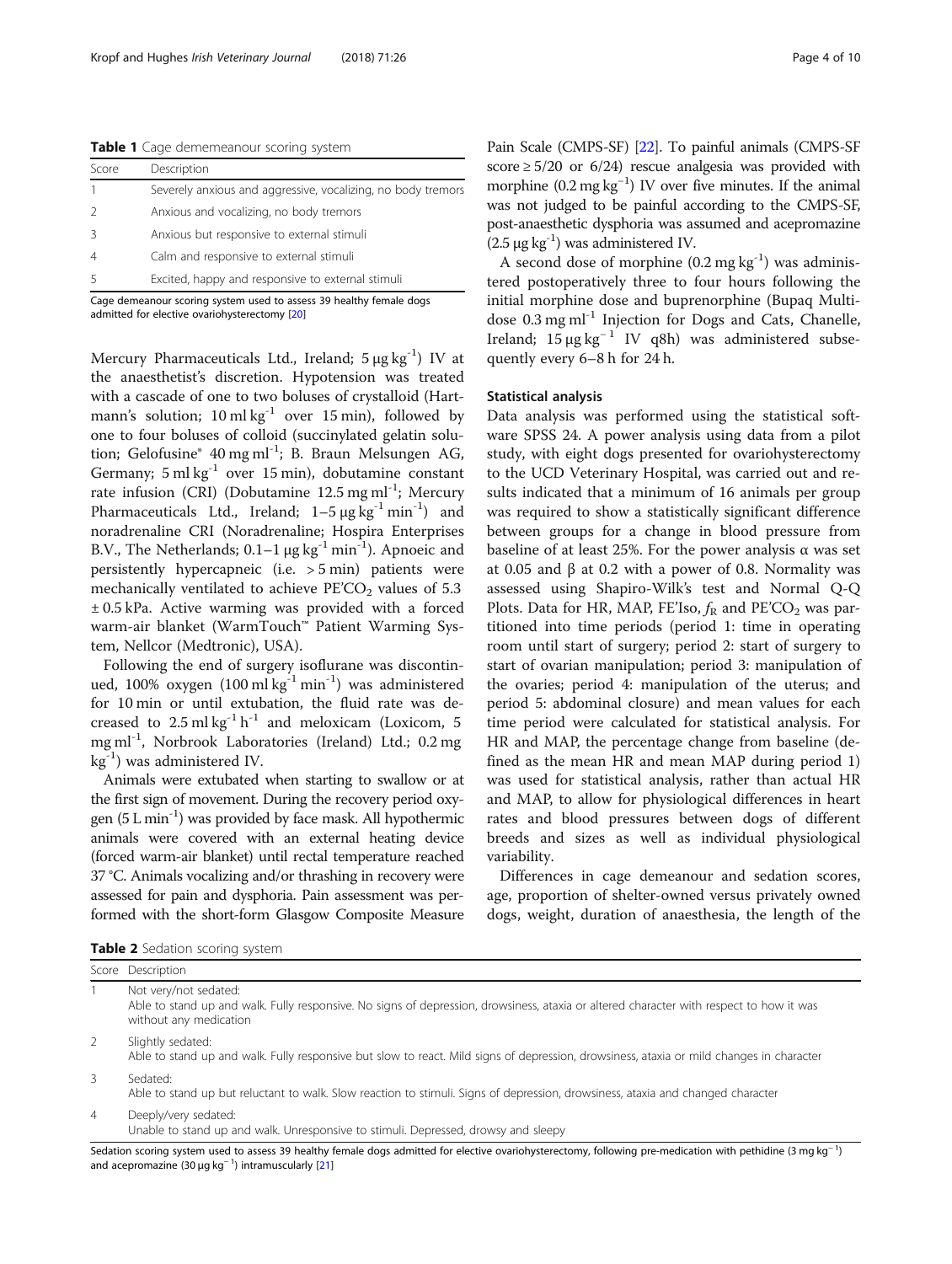time between administration of the treatment (midazolam/placebo) and the end of anaesthesia, and the amount of propofol required for anaesthetic induction were investigated utilizing the Mann-Whitney U test, the Kruskal-Wallis H test, the chi square test or the independent-samples t-test as appropriate.

A two-way mixed ANOVA was used to examine variations in percentage change of HR from baseline, percentage change of MAP from baseline,  $PE'CO_2$ ,  $f_R$  and FE'Iso. The chi-square test of homogeneity, Fisher's exact test, the Mann-Whitney U test and the Kruskal-Wallis H test were utilized as appropriate to assess group differences in anaesthetic complications and the treatment of those anaesthetic-related complications.

# Results

For the purpose of the study, 39 female dogs were recruited and randomly assigned to group P (20 dogs) or group M (19 dogs). The statistical significance level was set at  $\alpha$  = 0.05 for all tests.

Breeds represented in our study were mixed breeds (14), Siberian Husky (9), Labrador (5), Staffordshire Bullterrier (2), Jack Russell Terrier (2), Cocker Spaniel (1), Samoyed (1), Shetland Sheepdog (1), Akita Inu (1), Golden Retriever (1), and German Shepherd (1). Mixed breeds (35.9%) and the Siberian Husky (23.1%) were overrepresented in our study population. In group P 13 animals were shelter-owned and 7 privately owned, in group M 11 animals were shelter-owned and 8 privately owned. No differences in the proportion of shelter-owned versus privately owned animals could be observed between groups and no differences in age, weight, cage demeanour or sedation score were detected (Table 3). Length of anaesthesia, the length of the time between administration of treatment (midazolam/placebo) and end of anaesthesia, and the amount of propofol required for anaesthetic induction did not differ between groups (Table 3).

No statistically significant difference could be detected between groups for changes in percentage change in HR from baseline ( $p = 0.262$ ) or percentage change in MAP from baseline ( $p = 0.078$ ) (Table [4](#page-5-0)). For both percentage change in heart rate and blood pressure the main effect of time showed statistically significant differences ( $p =$ 0.0005 and  $p = 0.0005$ , respectively) at different time periods. For heart rate, the percentage change was statistically significantly higher for time period 5, compared to all other time periods. For the percentage change in blood pressure, time period 1 (baseline) and 2 were statistically significantly lower, compared to time periods 3, 4 and 5. Time period 1 was statistically significantly lower than time period 2. No statistical significant difference existed between time period 3 and 4, or between time period 4 and 5. Time period 3 was statistically significantly higher than time periods 1, 2 and 5. A statistical significant difference  $(p = 0.004)$  was detected in FE'Iso between group P and group M with group M requiring a significantly less FE'Iso (14.3%) than group P in the periods 3, 4, and 5, following the administration of midazolam (Table [4\)](#page-5-0).

Rescue analgesia was required intra-operatively in four dogs: three dogs in group P and one dog in group M. Post-operatively the dog from group M and one of the dogs from group P required additional rescue analgesia. Additionally, another dog from group P and three more dogs from group M required rescue analgesia post-operatively. Neither intra-operative  $(p = 0.605)$  nor post-operative ( $p = 0.407$ ) rescue analgesia requirements displayed a statistically significant difference between groups. Sedation for recovery due to dysphoria was required for two dogs in group M, but for no dog in group P, with no statistical significance shown between groups  $(p = 0.231)$ .

Five dogs in group M and seven dogs in group P required mechanical ventilation. No statistical difference in  $f_R$  ( $p = 0.533$ ), PE'CO<sub>2</sub> ( $p = 0.067$ ) or the need for

Table 3 Age, weight, cage demeanour and sedation scores, duration of anaesthesia, time from administration of midazolam/ placebo to end of anaesthesia, and amount of propofol administered for anaesthetic induction

| Parameter                                                                 | Group P          | Group M          |
|---------------------------------------------------------------------------|------------------|------------------|
| Age (months)                                                              | $17(6-48)$       | $11(6-54)$       |
| Weight (kg)                                                               | $19.0 + 6.5$     | $18.6 \pm 7.3$   |
| Cage demeanour score                                                      | $5(2-5)$         | $5(2-5)$         |
| Sedation score                                                            | $3(2-4)$         | $3(2-3)$         |
| Duration of anaesthesia (min)                                             | $158.6 \pm 25.1$ | $160.8 \pm 26.8$ |
| Time from administration of M/P to end of GA (min)                        | $92.2 \pm 20.2$  | $95.5 \pm 18.6$  |
| Amount of propofol administered for anaesthetic induction (mg $kq^{-1}$ ) | $3.65(2.5-4.6)$  | $3.6(2.4-6.7)$   |

Age, weight, cage demeanour score, sedation score, duration of anaesthesia, time from administration of M/P to end of anaesthesia, and amount of propofol administered for anaesthetic induction in 39 healthy female dogs admitted for elective ovariohysterectomy. GA, general anaesthesia, M/P, Midazolam/Placebo. Group M: midazolam (0.25 mg kg<sup>- 1</sup>), group P: Hartmann's solution (0.125 ml<sup>-1</sup>). Data presented as mean±standard deviation or median (range) as appropriate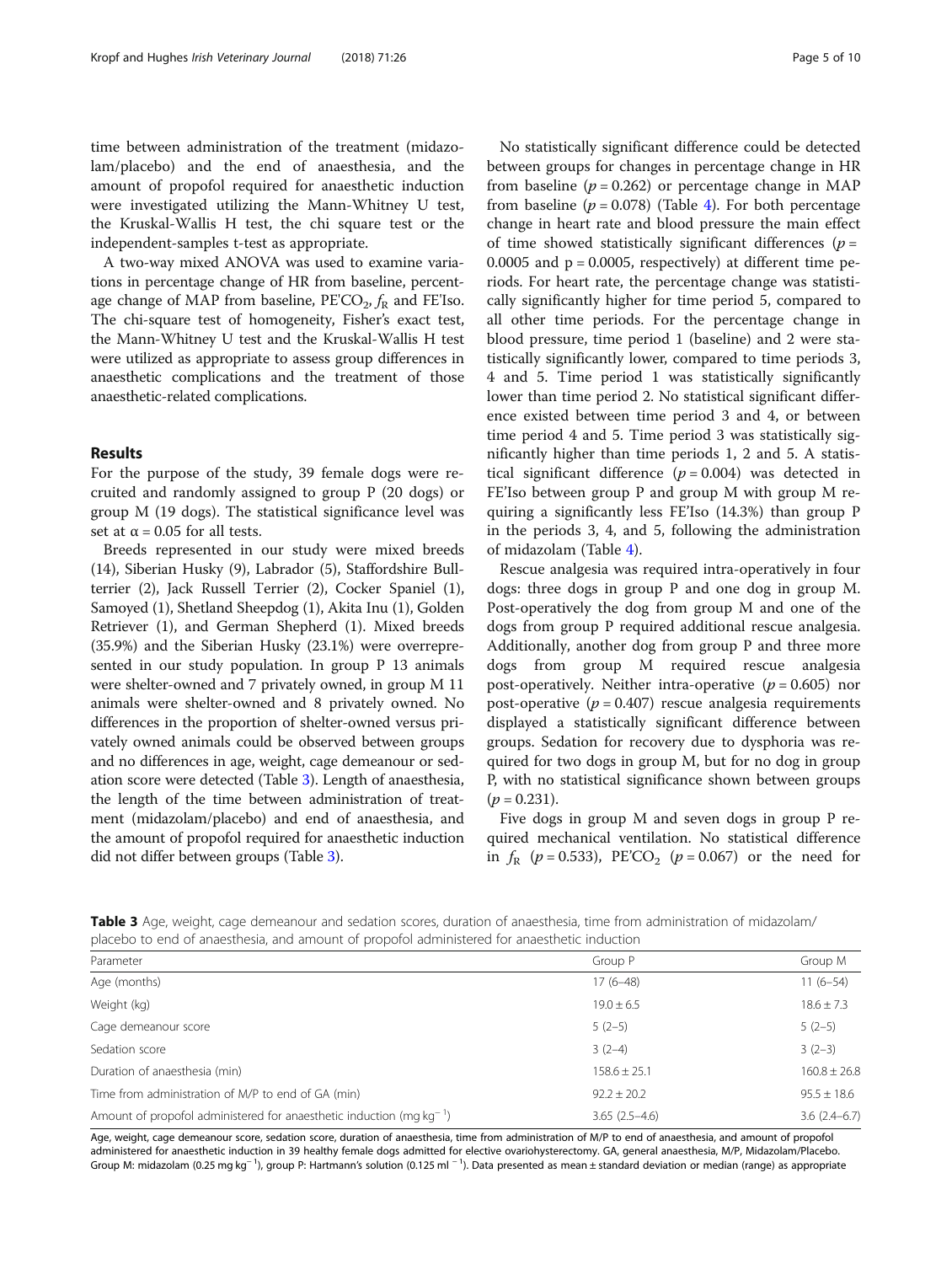<span id="page-5-0"></span>Table 4 Heart rate, mean arterial blood pressure, respiratory rate, end-tidal carbon dioxide, and end-tidal isoflurane concentration

| Para-meter                        | Group | Period 1        | Period 2        | Period 3        | Period 4        | Period 5        |
|-----------------------------------|-------|-----------------|-----------------|-----------------|-----------------|-----------------|
| <b>HR</b>                         | M     | $97.0 \pm 12.3$ | $104 \pm 15.2$  | $106 \pm 11.9$  | $105 \pm 11.4$  | $114 \pm 15.9$  |
|                                   | P     | $101 \pm 18.9$  | $99 \pm 14.2$   | $105 \pm 12.1$  | $106 \pm 14.5$  | $119 \pm 15.8$  |
| % change in HR from baseline (%)  | M     | N/A             | $9.3 \pm 17.3$  | $11.2 \pm 17.8$ | $9.9 \pm 20.9$  | $18.1 \pm 23.4$ |
|                                   | P     | N/A             | $-1.5 \pm 12.6$ | $4.7 \pm 20.5$  | $5.1 \pm 27.0$  | $19.6 \pm 31.1$ |
| MAP (mmHg)                        | M     | $63.0 \pm 6.7$  | $72.0 \pm 11.0$ | $89.3 \pm 9.5$  | $86.6 \pm 10.6$ | $82.1 \pm 13.2$ |
|                                   | P     | $72.0 \pm 10.1$ | $81.1 \pm 10.6$ | $97.5 \pm 12.5$ | $90.8 \pm 14.2$ | $89.9 \pm 10.7$ |
| % change in MAP from baseline (%) | M     | N/A             | $11.0 \pm 20.4$ | $40.8 \pm 18.4$ | $39.0 \pm 23.1$ | $30.8 \pm 23.9$ |
|                                   | P     | N/A             | $16.6 \pm 17.2$ | $38.2 \pm 20.3$ | $26.8 \pm 19.8$ | $27.9 \pm 21.4$ |
| $f_{\rm R}$                       | M     | $16.0 \pm 6.5$  | $17.1 \pm 7.8$  | $13.1 \pm 5.3$  | $13.1 \pm 5.1$  | $14.7 \pm 5.8$  |
|                                   | P     | $19.0 \pm 9.9$  | $17.8 \pm 10.8$ | $17.5 \pm 5.8$  | $14.7 \pm 6.0$  | $15.3 \pm 6.7$  |
| $PECO$ (kPa)                      | M     | $5.11 \pm 0.41$ | $5.42 \pm 0.46$ | $6.19 \pm 0.56$ | $5.88 \pm 0.36$ | $5.66 \pm 0.51$ |
|                                   | P     | $5.35 \pm 0.45$ | $5.57 \pm 0.56$ | $5.91 \pm 0.72$ | $5.86 \pm 0.7$  | $5.76 \pm 0.62$ |
| FE'Iso(%)                         | M     | $1.03 \pm 0.14$ | $1.15 \pm 0.11$ | $1.2 \pm 0.17*$ | $1.22 \pm 0.2*$ | $1.23 \pm 0.1*$ |
|                                   | P     | $1.05 \pm 0.11$ | $1.16 \pm 0.11$ | $1.35 \pm 0.15$ | $1.43 \pm 0.16$ | $1.42 \pm 0.19$ |
| Difference FE'lso (%)             | M/P   | 9.1             | 8.3             | 14.3            | 14.3            | 14.3            |

Mean values for heart rate (HR), mean arterial blood pressure (MAP), end-tidal isoflurane concentration (FE'Iso); respiratory rate ( $f_R$ ); and end-tidal carbon dioxide (PE'CO2), and difference between groups in FE'Iso expressed in percent (% difference FE'Iso) for group P and group M for each time period (1–5). M/P, Midazolam/ Placebo; %, percentage; Group M: midazolam (0.25 mg kg<sup>− 1</sup>), group P: Hartmann's solution (0.125 ml kg<sup>− 1</sup>). Period 1 (baseline): time in operating room until start of surgery; Period 2: start of surgery to start of ovarian manipulation; Period 3: manipulation of the ovaries; Period 4: manipulation of the uterus; and Period 5: abdominal closure. N/A, not applicable. Data presented as mean  $\pm$  standard deviation. \*Statistical significance ( $p < 0.05$ )

mechanical ventilation ( $p = 0.731$ ) was detected between groups (Table 4).

## **Discussion**

Adverse events during anaesthesia included hypotension (group P: 13 dogs; group M: 17 dogs), hypertension (group P: four dogs; group M: two dogs), bradycardia (group P: two dogs; group M: 1 dog), tachycardia (group P: five dogs; group M: three dogs), apnoea (group P: two dogs; group M: three dogs), hypercarbia (group P: five dogs; group M: seven dogs) and hypothermia (group P: three dogs; group M: five dogs). No statistically significant difference in the incidence of complications in group M and group P could be detected.

A large number of dogs required bolus fluid therapy, due to intra-anaesthetic hypotension. Prior to treatment with midazolam or placebo, dogs in group M required statistically more bolus fluid therapy with succinylated gelatine solution than dogs in group P ( $p = 0.012$ ). However, no statistical difference was observed for crystalloid fluid bolus pre-treatment, or with colloid or crystalloid fluid bolus post study drug administration.

Three dogs in group M also received dobutamine CRI, and, of those three dogs, two additionally received noradrenaline CRI to treat hypotension. One dog in group M and two dogs in group P received anticholinergics. The dog in group M and one dog in group P were administered glycopyrrolate. The other dog in group P received atropine. No statistical significance could be demonstrated for the use of dobutamine CRI, noradrenaline CRI or anticholinergic agents.

A significant reduction in isoflurane requirement was detected in healthy dogs undergoing elective ovariohysterectomy after the administration of midazolam intravenously. However, the results of the presented study show no significant changes in recorded cardiovascular or respiratory parameters between group P and group M during surgical removal of the ovaries.

Several studies have investigated the MAC-sparing effect of midazolam on volatile anaesthetics in humans [[23\]](#page-8-0), goats [\[24](#page-8-0), [25\]](#page-8-0), and dogs [[16,](#page-8-0) [26](#page-8-0)–[28](#page-8-0)]. In 1988 Hall et al. demonstrated an enflurane MAC-sparing effect of midazolam CRI in dogs using the tail clamp technique. Takeuchi et al. (1991) detected a 'significant and proportional decrease' in the MAC of isoflurane, determined via tail clamping, in dogs receiving a midazolam CRI. Additionally, the study investigated the effect exerted by midazolam CRI together with isoflurane (1 MAC) on cardiovascular parameters during a period without any stimulation and detected no differences with and without midazolam. A study by Stegmann et al. exploring the effect of midazolam premedication  $(0.1 \text{ mg kg}^{-1})$  in propofol-induced and isoflurane-maintained dogs undergoing ovariohysterectomy also found a reduction in requirement of isoflurane with midazolam administration [[28\]](#page-8-0). In their study, the minimum isoflurane concentration required was determined by testing for a pedal reflex. However, Seddighi et al. (2011), when studying the influence of midazolam on the MAC of isoflurane in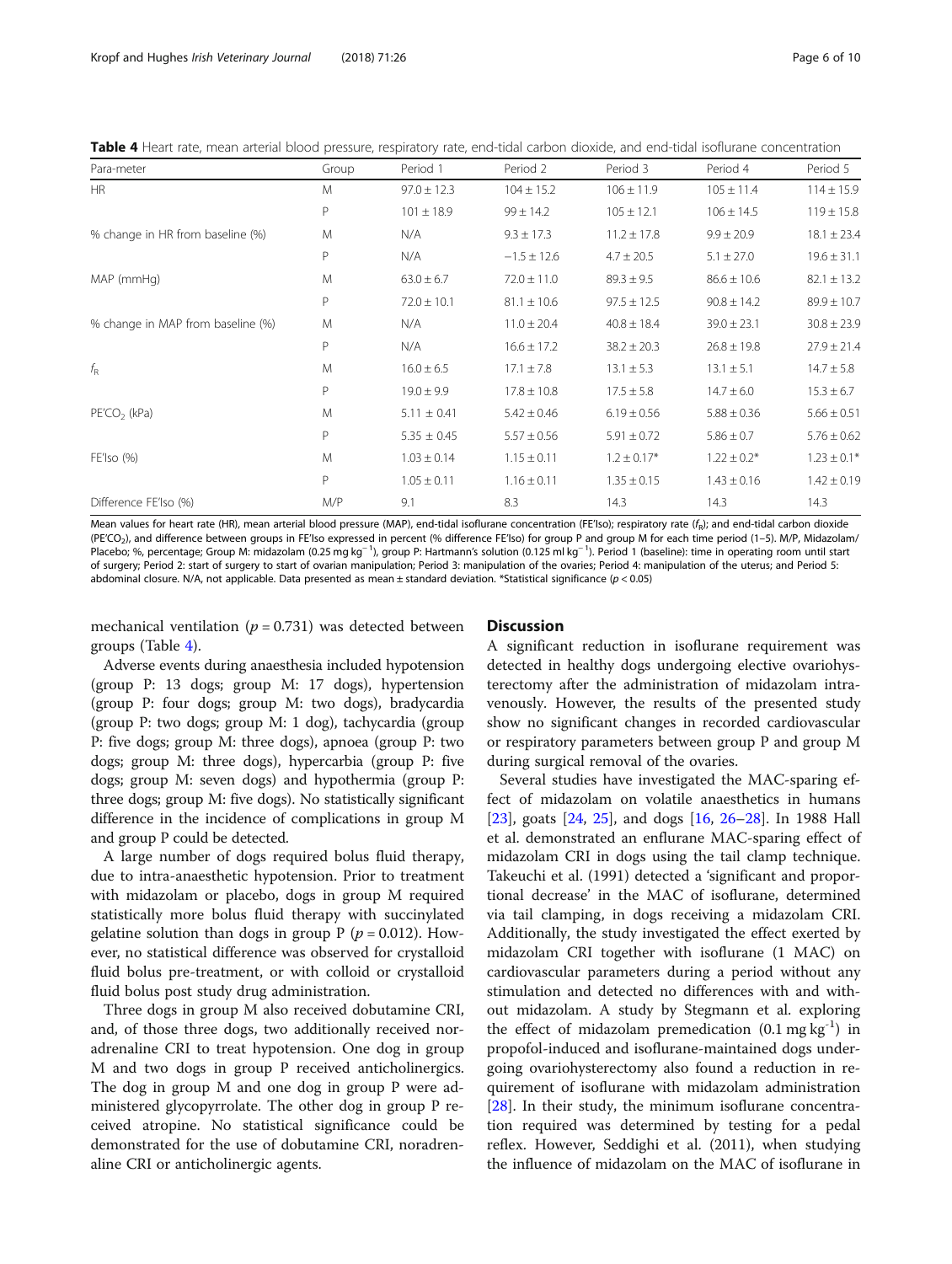dogs using electrical stimulation over the mid-ulnar area, only observed a clinically significant MAC reduction at infusion rates of 10  $\mu$ g kg<sup>-1</sup> min<sup>-1</sup> with a loading dose of 0.8 mg kg<sup>-1</sup> [[16](#page-8-0)]. At lower, clinically appropriate, midazolam doses  $(0.2 \text{ mg/kg} \text{ IV} \text{ and } 0.4 \text{ mg kg}^{-1})$ followed by a continuous rate infusion (CRI) of  $2.5 \mu$ g/ kg/min and  $5 \mu g kg^{-1}$  min<sup>-1</sup>, respectively, a decrease in MAC of isoflurane by only  $11 \pm 5\%$  was observed [\[16](#page-8-0)]. In our study, a 14.3% decrease in isoflurane requirement was detected after administration of midazolam in comparison to the placebo group. The authors considered this to be a modest clinically significant difference in end-tidal anaesthetic concentration.

Midazolam is mainly used for its anticonvulsant, sedative and hypnotic, and muscle relaxant effects in veterinary medicine [\[15](#page-8-0)]. An antinociceptive action is generally not ascribed to systemic administration of midazolam in dogs [[16](#page-8-0)]. The effect of systemic administration of opioids and benzodiazepines combined has been investigated in rats  $[29]$  $[29]$ , mice  $[30]$  $[30]$  and humans  $[31, 32]$  $[31, 32]$  $[31, 32]$  $[31, 32]$ . A positive analgesic effect was observed in human patients after administration of flumazenil, a benzodiazepine antagonist, in both patients that had been administered diazepam as part of the anaesthetic protocol as well as in patients without prior benzodiazepine administration [[31,](#page-8-0) [32\]](#page-8-0). The negative analgesic interaction between opioids and benzodiazepine agonists is thought to be caused by a modulation of neuronal pathways via both  $GABA_A$ [[31](#page-8-0), [33\]](#page-8-0) and NMDA receptor mechanisms [\[34,](#page-8-0) [35](#page-8-0)]. To these authors' knowledge the negative impact of benzodiazepines on postoperative opioid requirements has not been investigated in a clinical veterinary setting, but in our dogs no negative effect was observed.

Approximately 77% of our study population, irrespective of the group assignment, became hypotensive post- induction of anaesthesia. Hypotension is a common complication in human and veterinary anaesthesia [\[36,](#page-8-0) [37](#page-8-0)] and is particularly prevalent between induction of anaesthesia and the beginning of surgery due to the influence of anaesthetic drugs in a period of very little noxious stimulation [\[36\]](#page-8-0).

The phenothiazine acepromazine, a commonly used sedative, causes a decrease in blood pressure at clinically relevant doses [\[38\]](#page-8-0). Its vasodilatory action is mediated via  $α<sub>1</sub>$  adrenoceptor antagonism, depression of central vasomotor centres and direct action on vascular smooth muscle [\[39,](#page-8-0) [40\]](#page-8-0). Anaesthesia was induced with the short-acting injectable anaesthetic propofol, which can lead to hypotension through inhibition of the sympathetic nervous system, impairment of baroreflex regulatory mechanisms, and reduction in vascular tone through a direct action on veins and arterioles [[36](#page-8-0), [41,](#page-8-0) [42](#page-8-0)]. Anaesthetic maintenance with volatile agents, such as isoflurane, causes dose-dependent myocardial depression associated with a decline in stroke volume as well as a decrease in systemic vascular resistance, resulting in a reduction in arterial blood pressure [\[43](#page-8-0)–[45](#page-8-0)].

Opioids play a key role in the management of peri-operative analgesia and sedation, often as a part of a multimodal approach [\[46](#page-8-0), [47](#page-8-0)]. The cardiovascular effects of opioids at clinically relevant doses are generally minimal [[48](#page-8-0), [49\]](#page-8-0), although they can be associated with a centrally mediated bradycardia [\[50\]](#page-8-0). With mild bradycardia, cardiac output is maintained through an increase in stroke volume, but more severe decreases in heart rate will result in a reduction in cardiac output [\[51\]](#page-8-0). Unfortunately, the combination with anaesthetic drugs, including benzodiazepines, enhances the negative cardiovascular effects of opioids [\[52](#page-8-0), [53](#page-9-0)]. Both morphine and pethidine are commonly used full μ agonist opioid drugs, but pethidine, unlike morphine, is unlikely to cause nausea and vomiting, when administered as part of the premedication  $[54]$ . The opioid doses administered in our study protocol are at the lower end of recommended dose ranges and we did not observe any negative cardiovascular effects immediately associated with the administration of the opioids themselves or when administering midazolam intra-operatively.

Our study was designed to investigate the effect of midazolam, and all dogs received an otherwise uniform anaesthetic protocol. It is therefore impossible to deduce how much each individual drug administered, other than midazolam, contributed to the overall observed hypotension.

Final year veterinary students are required to perform one elective ovariohysterectomy or castration under direct supervision by an experienced surgeon at our institution. Ovariohysterectomy performed by final year students have been observed to take twice as long as those performed by experienced surgeons [[55](#page-9-0)–[57](#page-9-0)]. This held true for our study population, resulting not only in a very long overall duration of anaesthesia, but also in a particularly prolonged period inside the operating theatre without stimulation of the animal, while students were getting ready to start the surgery.

Dogs in group M received significantly more colloid fluid therapy in time periods 1 and 2 for the treatment of hypotension, but this finding was not linked to group difference in heart rate or blood pressure during the same time periods. It can be speculated, that dogs allocated to group M incidentally were more prone to hypotension intra-operatively and required more fluid bolus therapy to compensate for this fact. Independent of this finding, the administration of midazolam did not have a significant effect on blood pressure or heart rate in the dogs studied here.

Blood pressure significantly increased with the start of the manipulation of the ovaries in both groups and did not significantly decrease during the following time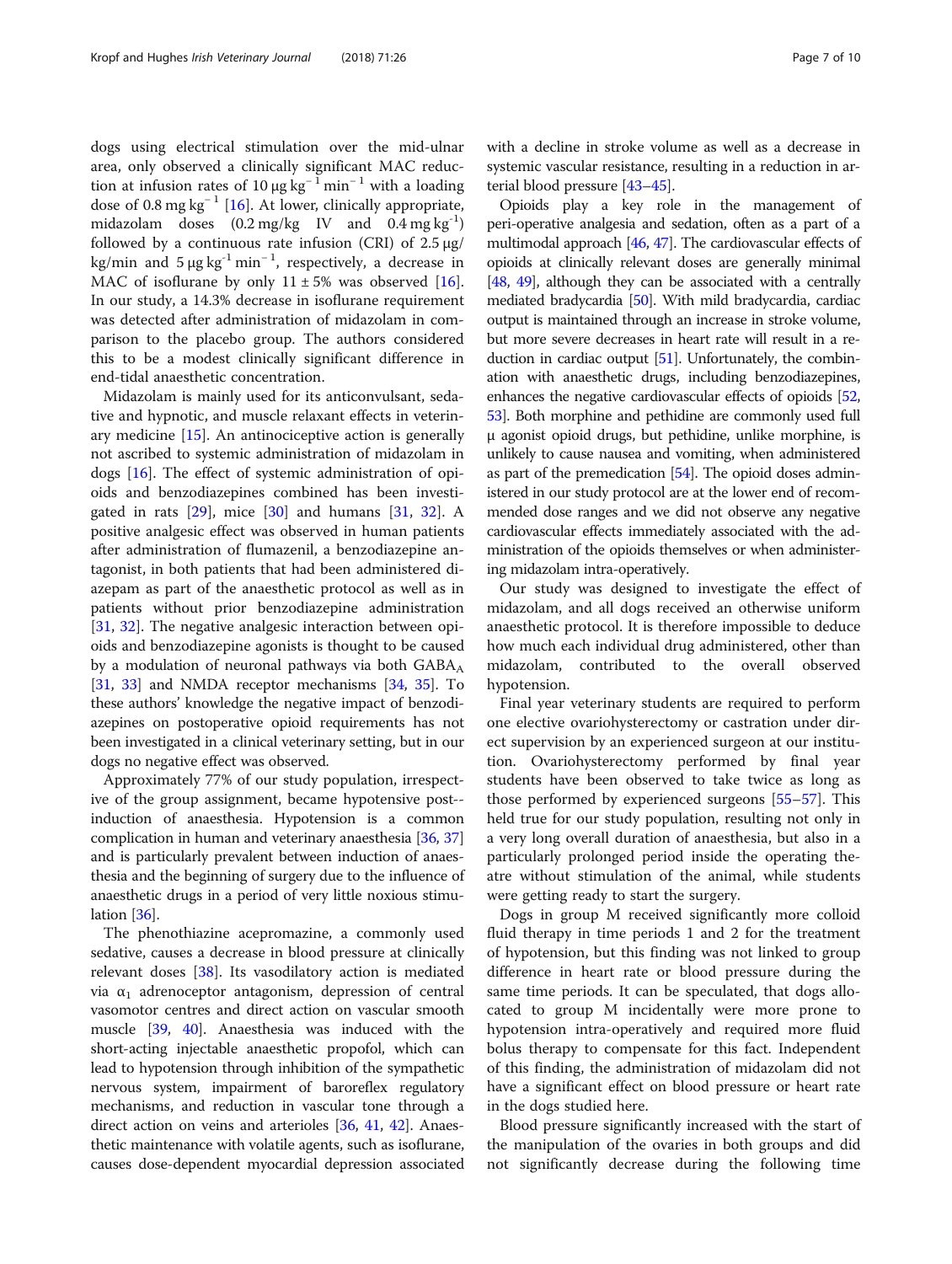periods. This is similar to findings in other studies [[58](#page-9-0), [59\]](#page-9-0). Traction on the suspensory ligament of each ovary and ligation of the ovarian pedicle have been previously identified as the most stimulating aspects of an ovariohysterectomy, as blood pressure increases significantly during this phase and signs of inadequate depth of anaesthesia are often observed [[60](#page-9-0), [61\]](#page-9-0). Surprisingly, heart rate was higher during the time period of abdominal closure than during any other time period. Abdominal wall closure appears to exert a major surgical stimulus. The abdominal wall is richly innervated by branches of the spinal nerves T7 – L3 and loco-regional anaesthesia in the form of a transverse abdominis plane (TAP) block has been shown to be an effective analgesic adjunct for abdominal surgery in cats and dogs [[62](#page-9-0)–[64\]](#page-9-0).

Dose-dependent respiratory depression, characterised by an increase in arterial partial pressure of carbon dioxide, is an important side effect of many anaesthetic drugs. Opioids elicit respiratory depression by acting on  $μ$  and δ opioid receptors in medullary respiratory centres and on  $\mu$  opioid receptors at chemoreceptor sites [\[65](#page-9-0)]. Benzodiazepines act mainly on  $GABA_A$  receptors. High concentrations of  $GABA_A$  receptors can be found in the dorsal and ventral medullary groups and are thought to have an important role in the control of ventilation [\[65](#page-9-0)]. Benzodiazepines and μ agonist opioids in combination were shown to cause a more severe respiratory depression than either drug group alone in humans [[66](#page-9-0)–[68](#page-9-0)]. Despite extensive research the exact mechanism for the potentiation of respiratory depression observed with the combination of opioids and benzodiazepines remains unascertained. Whether opioids and benzodiazepines have simply an additive action, or if there is a more complicated, most likely multifactorial interaction at play involving pharmacokinetic or pharmacodynamic processes, remains to be proven [\[68](#page-9-0), [69\]](#page-9-0). However, at the doses used in our study, no significant difference in respiratory depression between the two groups was evident.

No pre-anaesthetic haematological and serum biochemistry testing was performed and we cannot fully exclude the presence of underlying disease in the dogs enrolled in the study. Hepatic or renal disease could negatively affect the metabolism and elimination of midazolam and other drugs. A delayed drug clearance would be expected to result in a prolonged duration of action, and possibly more severe drug effects, which was not clinically observed. Moreover, studies in humans [[70](#page-9-0)] and dogs [\[71](#page-9-0), [72](#page-9-0)] have detected little benefit of routine pre-anaesthetic blood testing in young healthy individuals unless history or physical examination results were indicative of potential health problems.

While the number of dogs recruited for this study is appropriate according to the performed power analysis, it is a small sample size from a statistical point of view and many of the observed adverse events occurred at a very low frequency in our study population. The significance of statistical results inferred from small frequency events and/or small sample sizes should be critically examined [[73,](#page-9-0) [74](#page-9-0)] and future studies with larger sample sizes would be desirable.

Due to the clinical nature of the study, inspired isoflurane concentration was adjusted intra-operatively to maintain an appropriate level of anaesthetic depth, preventing any untoward effects of inadvertent anaesthetic overdose. This resulted in the above described and discussed isoflurane-sparing effect observed with the administration of midazolam. It is possible that, if the inspired isoflurane concentration had not been altered, differences between groups in cardiovascular parameters could have been detected.

# Conclusion

In conclusion, a modest isoflurane-sparing effect (14.3%), was observed with the administration of a single bolus of midazolam in dogs prior to manipulation of the ovaries during ovariohysterectomy in our clinical study population. The findings of this study do not support the use of midazolam to attenuate cardiovascular responses in dogs undergoing elective ovariohysterectomy.

#### Acknowledgements

The authors would like to thank Ms. Georgina Murphy (RVN) and Ms. Emer Dillon (RVN) for their help with the data acquisition.

#### Funding

The authors received no funding for the conduction of the study.

#### Availability of data and materials

The datasets used and/or analysed during the current study are available from the corresponding author on reasonable request.

#### Authors' contributions

JK and LH designed the study and prepared the manuscript together. JK was responsible for the data acquisition and statistical analysis. LH critically revised the manuscript. Both authors read and approved the final manuscript.

#### Ethics approval and consent to participate

The conducted study was approved by the University College Dublin (UCD) Office of Animal Research Ethics (approval number: AREC-E-16-27-Hughes) and signed, informed owner consent was obtained for all patients included.

#### Consent for publication

Not applicable.

## Competing interests

The authors declare that they have no competing interests.

## Publisher's Note

Springer Nature remains neutral with regard to jurisdictional claims in published maps and institutional affiliations.

#### Author details

<sup>1</sup> Anaesthesia Department, Small Animal Hospital, School of Veterinary Medicine, University of Glasgow, 464 Bearsden Road, Glasgow G61 1QH, UK.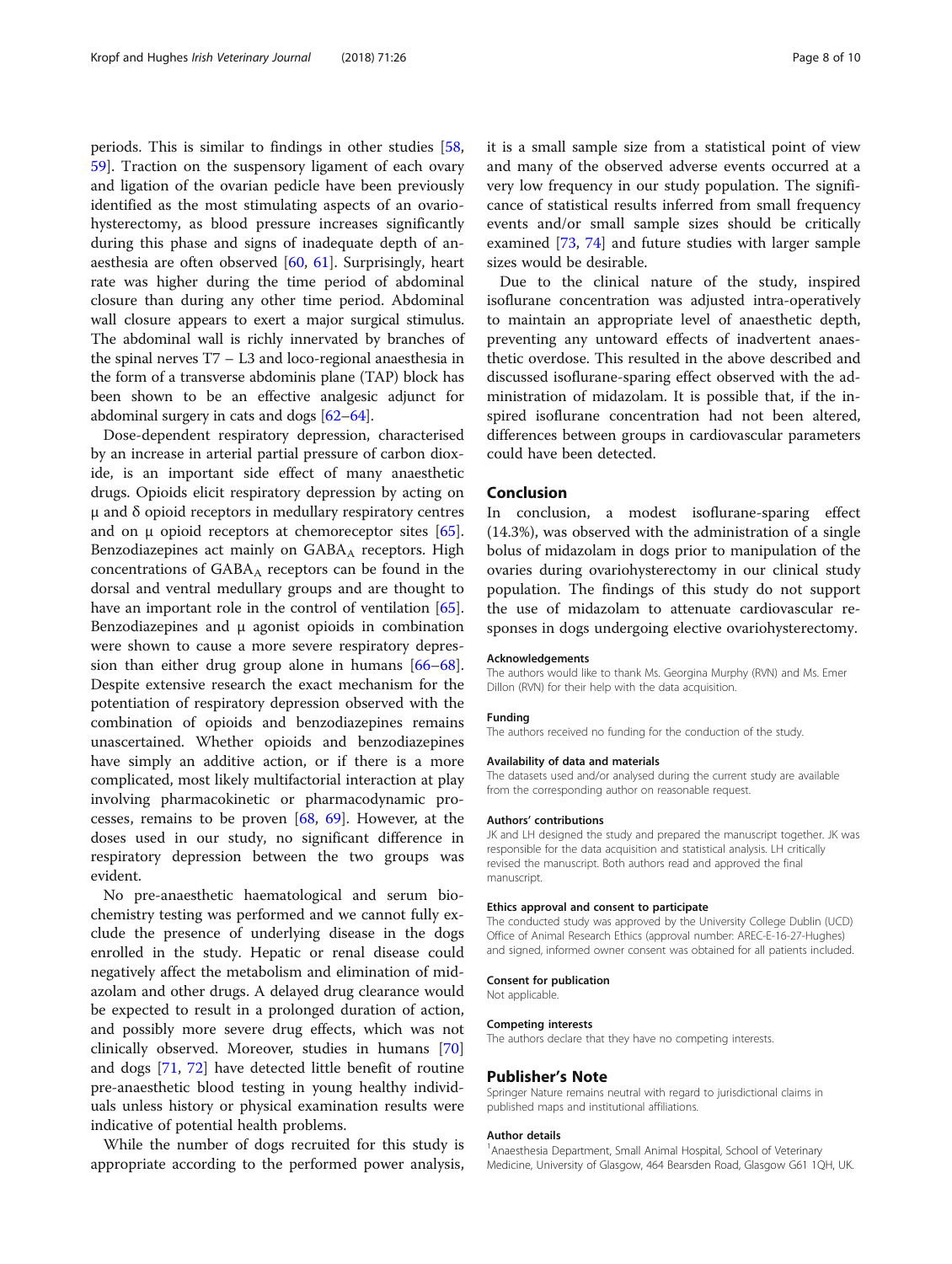<span id="page-8-0"></span><sup>2</sup>Veterinary Anaesthesia, UCD Veterinary Hospital, UCD School of Veterinary Medicine, University College Dublin, DO4 W6F6 Dublin, Ireland.

## Received: 5 July 2018 Accepted: 3 December 2018 Published online: 17 December 2018

#### References

- 1. Greenfield CL, Johnson AL, Schaeffer DJ. Frequency of use of various procedures, skills, and areas of knowledge among veterinarians in private small animal exclusive or predominant practice and proficiency expected of new veterinary school graduates. J Am Vet Med Assoc. 2004;224(11):1780–7.
- 2. Brodbelt DC, et al. Results of the confidential enquiry into perioperative small animal fatalities regarding risk factors for anesthetic-related death in dogs. J Am Vet Med Assoc. 2008;233(7):1096–104.
- 3. Diesel G, Brodbelt D, Laurence C. Survey of veterinary practice policies and opinions on neutering dogs. Vet Rec. 2010;166(15):455.
- 4. DeTora M, McCarthy RJ. Ovariohysterectomy versus ovariectomy for elective sterilization of female dogs and cats: is removal of the uterus necessary? J Am Vet Med Assoc. 2011;239(11):1409–12.
- 5. Chien CH, Li SH, Shen CL. The ovarian innervation in the dog: a preliminary study for the base for electro-acupuncture. J Auton Nerv Syst. 1991;35(3):185–92.
- 6. Stone, E.A., Ovary and Uterus, in Textbook of Small Animal Surgery, D.H. Slatter, Editor. 2003, Saunders. p. 1487–1502.
- 7. Leiser R. Chapter 8 Weibliche Geschlechtsorgane, in Lehrbuch der Anatomie der Haustiere: Band 2 Eingeweide, Nickel, R., et al, Editors. 2004, Parey. p. 393–434.
- 8. Farstvedt EG, Hendrickson DA. Intraoperative pain responses following intraovarian versus mesovarian injection of lidocaine in mares undergoing laparoscopic ovariectomy. J Am Vet Med Assoc. 2005;227(4):593–6.
- 9. Bubalo V, et al. Anaesthetic sparing effect of local anaesthesia of the ovarian pedicle during ovariohysterectomy in dogs. Vet Anaesth Analg. 2008;35(6): 537–42.
- 10. Garwood S, et al. Tubal surface lidocaine mediates pre-emptive analgesia in awake laparoscopic sterilization: a prospective, randomized clinical trial. Am J Obstet Gynecol. 2002;186(3):383–8.
- 11. Zilberstein LF, Moens YP, Leterrier E. The effect of local anaesthesia on anaesthetic requirements for feline ovariectomy. Vet J. 2008;178(2):214–8.
- 12. Stomberg MW, Sjöström B, Haljamäe H. Routine intra-operative assessment of pain and/or depth of anaesthesia by nurse anaesthetists in clinical practice. J Clin Nurs. 2001;10(4):429–36.
- 13. Guignard B. Monitoring analgesia. Best Pract Res Clin Anaesthesiol. 2006; 20(1):161–80.
- 14. Gruenewald M, Ilies C. Monitoring the nociception-anti-nociception balance. Best Pract Res Clin Anaesthesiol. 2013;27(2):235–47.
- 15. Posner, L.P. and P. Burns, Sedative Agents: Tranquilizers, Alpha-2 Agonists, and Related Agents, in Veterinary Pharmacology and Therapeutics, J.E. Riviere and M.G. Papich, Editors. 2009, Wiley. p. 337–380.
- 16. Seddighi R, et al. The effect of midazolam on the end-tidal concentration of isoflurane necessary to prevent movement in dogs. Vet Anaesth Analg. 2011;38(3):195–202.
- 17. Jones PD, David J, Stehling LC, Zauder HL. Cardiovascular Responses to Diazepam and Midazolam Maleate in the Dog. Anesthesiology. 1979; 51(5):430–4.
- 18. Forster A, et al. Respiratory depression by midazolam and diazepam. Anesthesiology. 1980;53(6):494–7.
- 19. RANDOM.ORG. True random number service. 1998–2017 [cited 2017 9 Dec]; Available from: <https://www.random.org/>.
- 20. Ferreira JP, et al. Anaesthetic induction and recovery characteristics of a diazepam-ketamine combination compared with propofol in dogs. J S Afr Vet Assoc. 2015;86(1):1258.
- 21. Jiménez CP, et al. Evaluation of the quality of the recovery after administration of propofol or alfaxalone for induction of anaesthesia in dogs anaesthetized for magnetic resonance imaging. Vet Anaesth Analg. 2012;39(2):151–9.
- 22. Reid J, et al. Development of the short-form Glasgow composite measure pain scale (CMPS-SF) and derivation of an analgesic intervention score. Anim Welf. 2007;16(2):97–104.
- 23. Inagaki Y, Sumikawa K, Yoshiya I. Anesthetic interaction between midazolam and halothane in humans. Anesth Analg. 1993;76(3):613–7.
- 24. Dzikiti TB, et al. Effects of midazolam on isoflurane minimum alveolar concentration in goats. 2011;97(1-3):104–9.
- 25. Vishnugurubaran D, et al. Isoflurane sparing effect of diazepam and midazolam to xylazine-ketamine induction and isoflurane maintenance in goats. Indian Journal Of Animal Research. 2017;51(4):762–3.
- 26. Hall RI, Schwieger IM, Hug CC Jr. The anesthetic efficacy of midazolam in the enflurane-anesthetized dog. Anesthesiology. 1988;68(6):862–6.
- 27. Takeuchi A, et al. The isoflurane sparing effects of midazolam, butorphanol and medetoidine in dogs. Vet Anaesth Analg. 1991;18(S1):371–3.
- 28. Stegmann GF, Bester L. Some clinical effects of midazolam premedication in propofol-induced and isoflurane-maintained anaesthesia in dogs during ovariohysterectomy. J S Afr Vet Assoc. 2001;72(4):214–6.
- 29. Mantegazza P, et al. Modification of the antinociceptive effect of morphine by centrally administered diazepam and midazolam. Br J Pharmacol. 1982; 75(4):569–72.
- 30. Rosland JH, Hole K. Benzodiazepine-induced antagonism of opioid antinociception may be abolished by spinalization or blockade of the benzodiazepine receptor. Pharmacol Biochem Behav. 1990;37(3):505–9.
- 31. Gear RW, et al. Benzodiazepine mediated antagonism of opioid analgesia. Pain. 1997;71(1):25–9.
- 32. Weinbroum AA, et al. Flumazenil potentiation of postoperative morphine analgesia. Clin J Pain. 2000;16(3):193–9.
- 33. Millan MJ. Descending control of pain. Prog Neurobiol. 2002;66(6):355–474.
- 34. Luger TJ, et al. Effect of the NMDA-antagonist, MK 801, on benzodiazepineopioid interactions at the spinal and supraspinal level in rats. Br J Pharmacol. 1995;114(5):1097–103.
- 35. Ito K, et al. Midazolam attenuates the antinociception induced by d-serine or morphine at the supraspinal level in rats. Eur J Pharmacol. 2008;586(1–3): 139–44.
- 36. Lonjaret L, et al. Optimal perioperative management of arterial blood pressure. Integrated Blood Pressure Control. 2014;7:49–59.
- 37. Mazzaferro E, Wagner A. Hypotension during anesthesia in dogs and cats: recognition, causes, and treatment. Compendium on Continuing Education for the Practising Veterinarian -North American Edition. 2001;23(8):728–37.
- 38. Rankin, D.C., Sedatives and Tranquilizers, in Veterinary Anesthesia and Analgesia: The Fifth Edition of Lumb and Jones, K.A. Grimm, et al., Editors. 2015, Wiley. p. 196–206.
- 39. Turner DM, et al. Respiratory and cardiovascular effects of five drugs used as sedatives in the dog. Aust Vet J. 1974;50(6):260–5.
- 40. Pawson P. Chapter 6 Sedatives, in Small Animal Clinical Pharmacology (Second Edition), Maddison, J.E. et al., Editors. 2008, W.B. Saunders: Edinburgh. p. 113–125.
- 41. Ebert TJ, et al. Sympathetic responses to induction of anesthesia in humans with propofol or etomidate. Anesthesiology. 1992;76(5):725–33.
- 42. Bentley GN, Gent JP, Goodchild CS. Vascular effects of propofol: smooth muscle relaxation in isolated veins and arteries. J Pharm Pharmacol. 1989;41(11):797-8.
- 43. Bernard JM, et al. Effects of sevoflurane and isoflurane on cardiac and coronary dynamics in chronically instrumented dogs. Anesthesiology. 1990; 72(4):659–62.
- 44. Merin RG. Are the myocardial functional and metabolic effects of isoflurane really different from those of halothane and enflurane? Anesthesiology. 1981;55(4):398–408.
- 45. Steffey EP, Mama KR, Brosan RJ. Inhalational Anaethetics, in Veterinary Anesthesia and Analgesia: The Fifth Edition of Lumb and Jones, K.A. Grimm, et al., Editors. 2015, Wiley. p. 297–331.
- 46. Epstein M, et al. AAHA/AAFP pain management guidelines for dogs and cats. American Animal Hospital Association. 2015;51(2):67–84.
- 47. Simon BT, Steagall PV. The present and future of opioid analgesics in small animal practice. J Vet Pharmacol Ther. 2017;40(4):315–26.
- 48. Grimm KA, et al. Cardiopulmonary effects of fentanyl in conscious dogs and dogs sedated with a continuous rate infusion of medetomidine. Am J Vet Res. 2005;66(7):1222–6.
- 49. Guedes AG, et al. Comparison of plasma histamine levels after intravenous administration of hydromorphone and morphine in dogs. J Vet Pharmacol Ther. 2007;30(6):516–22.
- 50. Copland VS, Haskins SC, Patz JD. Cardiovascular and pulmonary effects of atropine reversal Oxymorphone-induced bradycardia in dogs. Vet Surg. 1992;21(5):414–7.
- 51. Ilkiw JE, et al. The cardiovascular sparing effect of fentanyl and atropine, administered to enflurane anesthetized dogs. Can J Vet Res. 1994;58(4):248–53.
- 52. Eaton, M.P. and P.L. Bailey, Cardiovascular pharmacology of anesthetics, in Cardiac Anesthesia: Principles and Clinical Practice, F.G. Estafanous, P.G. Barash, and J.G. Reves, Editors. 2001, Lippincott Williams & Wilkins. p. 295–316.